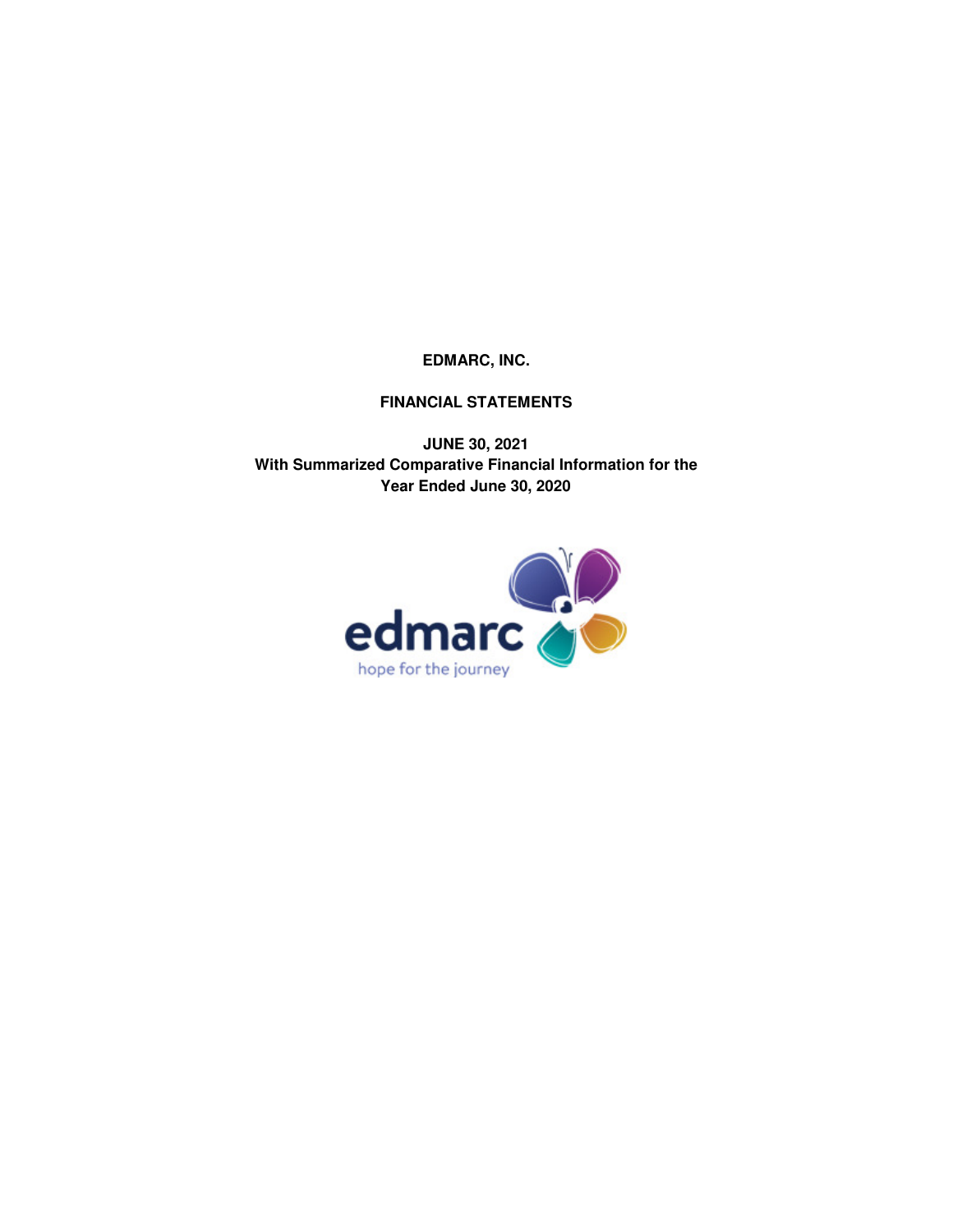# **FINANCIAL STATEMENTS**

# TABLE OF CONTENTS

| Independent Auditor's Report            |                |
|-----------------------------------------|----------------|
| <b>Financial Statements:</b>            |                |
| <b>Statement of Financial Position</b>  | 2              |
| <b>Statement of Activities</b>          | 3              |
| <b>Statement of Functional Expenses</b> | $\overline{4}$ |
| <b>Statement of Cash Flows</b>          | 5              |
| Notes to the Financial Statements       | $6 - 16$       |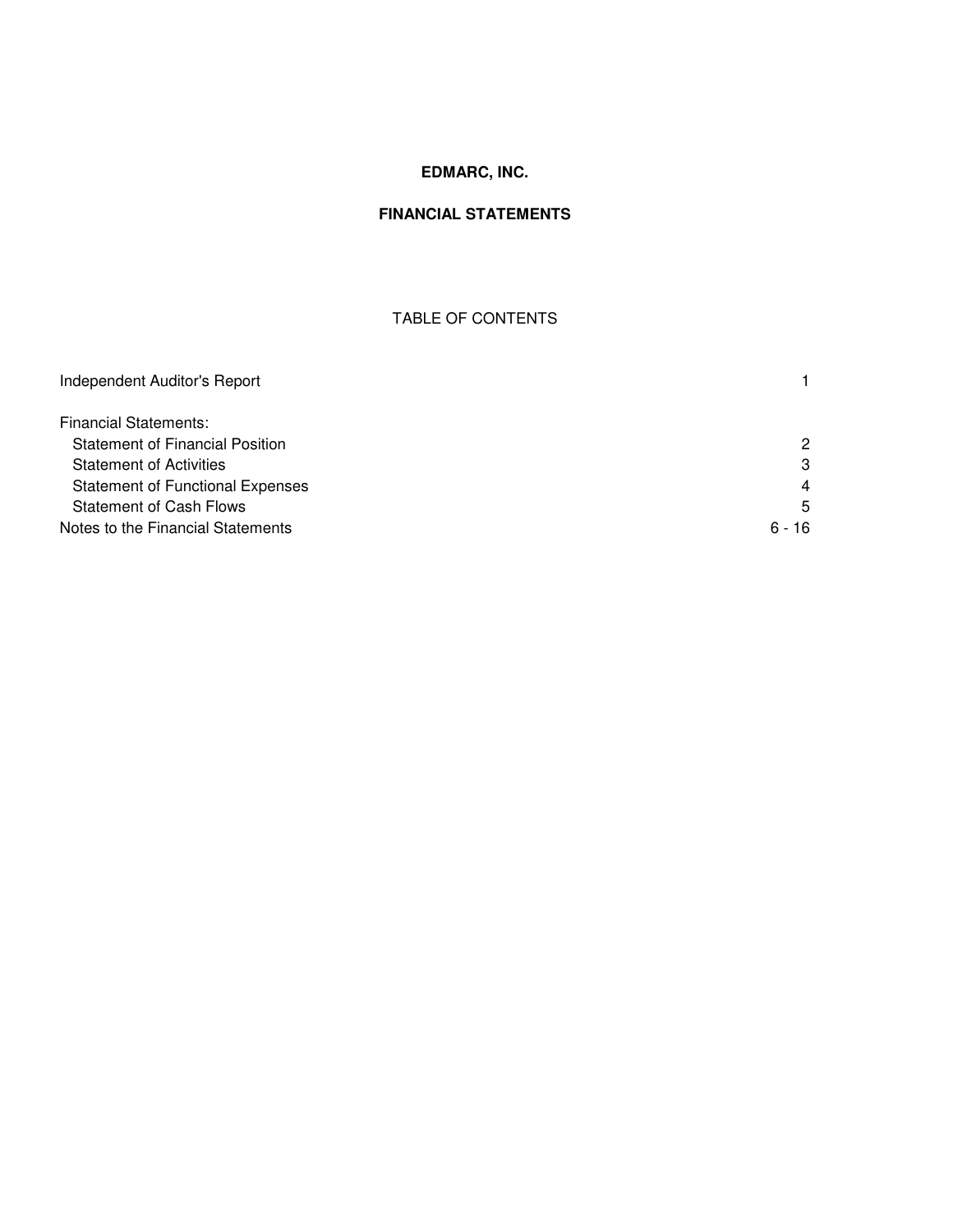

# **INDEPENDENT AUDITOR'S REPORT**

To the Board of Directors Edmarc, Inc. Portsmouth, Virginia

We have audited the accompanying financial statements of Edmarc, Inc. (a nonprofit organization) (the "Organization"), which comprise the statements of financial position as of June 30, 2021, and the related statements of activities, functional expenses and cash flows for the year then ended, and the related notes to the financial statements.

### **Management's Responsibility for the Financial Statements**

Management is responsible for the preparation and fair presentation of these financial statements in accordance with accounting principles generally accepted in the United States of America; this includes the design, implementation, and maintenance of internal control relevant to the preparation and fair presentation of financial statements that are free from material misstatement, whether due to fraud or error.

# **Auditor's Responsibility**

Our responsibility is to express an opinion on these financial statements based on our audit. We conducted our audit in accordance with auditing standards generally accepted in the United States of America. Those standards require that we plan and perform the audit to obtain reasonable assurance about whether the financial statements are free from material misstatement.

An audit involves performing procedures to obtain audit evidence about the amounts and disclosures in the financial statements. The procedures selected depend on the auditor's judgment, including the assessment of the risks of material misstatement of the financial statements, whether due to fraud or error. In making those risk assessments, the auditor considers internal control relevant to the entity's preparation and fair presentation of the financial statements in order to design audit procedures that are appropriate in the circumstances, but not for the purpose of expressing an opinion on the effectiveness of the entity's internal control. Accordingly, we express no such opinion. An audit also includes evaluating the appropriateness of accounting policies used and the reasonableness of significant accounting estimates made by management, as well as evaluating the overall presentation of the financial statements.

We believe that the audit evidence we have obtained is sufficient and appropriate to provide a basis for our audit opinion.

# **Opinion**

In our opinion, the financial statements referred to above present fairly, in all material respects, the financial position of Edmarc, Inc. as of June 30, 2020, and the changes in its net assets and its cash flows for the years then ended in accordance with accounting principles generally accepted in the United States of America.

# **Report on Summarized Comparative Information**

We have previously audited Edmarc, Inc.'s 2020 financial statements, and we expressed an unmodified audit opinion on those audited financial statements in our report dated January 19, 2021. In our opinion, the summarized comparative information presented herein as of and for the year ended June 30, 2020, is consistent, in all material respects, with the audited financial statements from which it has been derived.

Barnes, Brock, Cornwell & Painter, PLC

January 15, 2022 Chesapeake, Virginia 1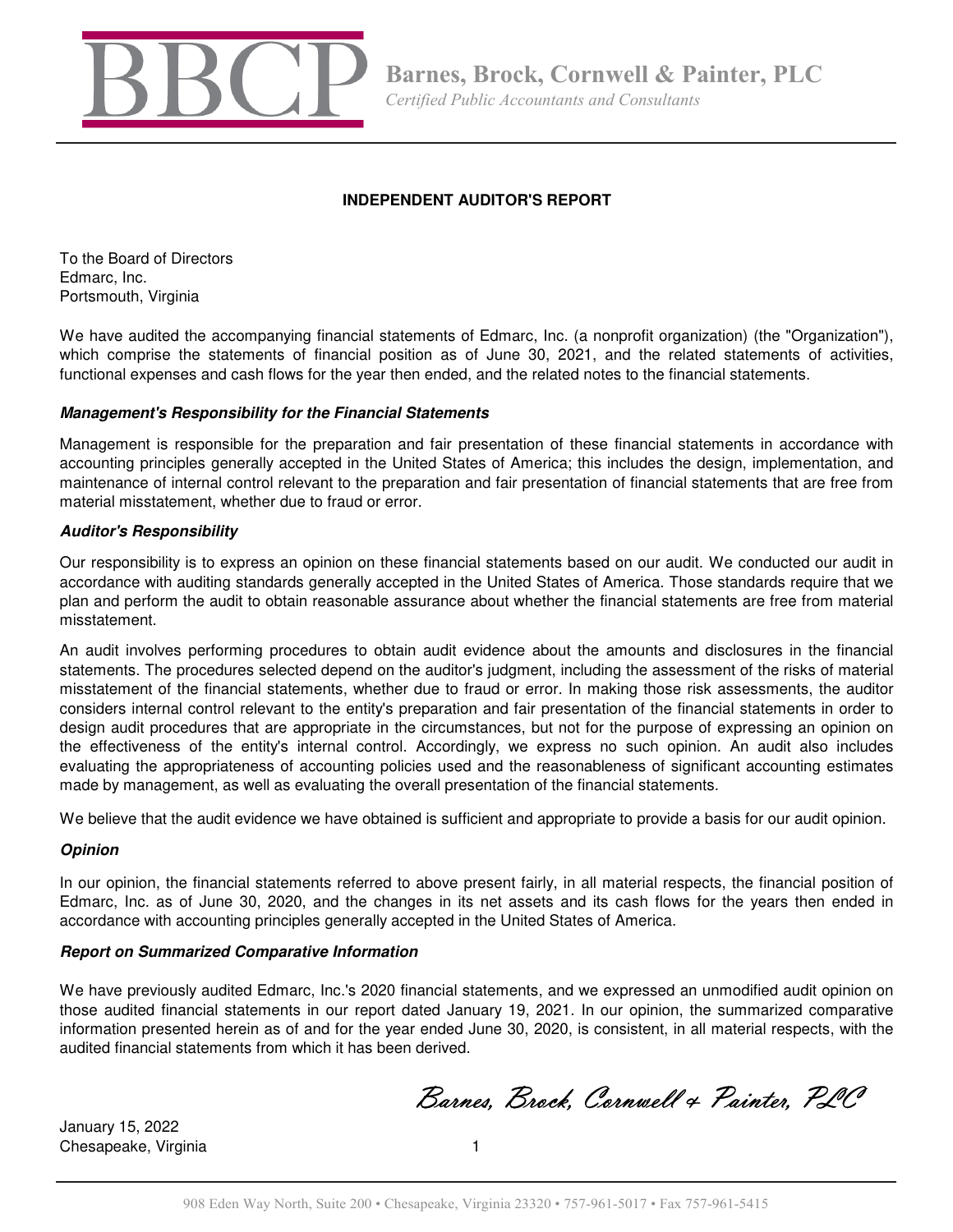# **STATEMENT OF FINANCIAL POSITION JUNE 30, 2021 With Comparative Financial Information for the Year Ended June 30, 2020**

# ASSETS

|                                             |               | Comparative              |
|---------------------------------------------|---------------|--------------------------|
|                                             | 2021          | 2020                     |
| <b>CURRENT ASSETS:</b>                      |               |                          |
| Cash and cash equivalents                   | \$<br>783,332 | \$<br>619,695            |
| Pledges receivable, current                 | 45,000        | 48,760                   |
| Prepaid expenses                            | 6,562         | 6,524                    |
| Investments                                 | 596,593       | 467,077                  |
| <b>Total current assets</b>                 | \$1,431,487   | \$1,142,056              |
| PROPERTY AND EQUIPMENT, NET                 | \$<br>563,797 | 507,512<br>\$            |
| <b>OTHER ASSETS:</b>                        |               |                          |
| Long-term pledges receivable                | \$<br>169,757 | \$<br>227,945            |
| Endowments                                  | 172,127       | 148,821                  |
| Total other assets                          | \$<br>341,884 | 376,766<br>\$            |
| <b>Total assets</b>                         | \$2,337,168   | \$2,026,334              |
| <b>LIABILITIES AND NET ASSETS</b>           |               |                          |
| <b>CURRENT LIABILITIES:</b>                 |               |                          |
| Current portion of long-term debt           | \$<br>7,335   | 11,481<br>\$             |
| Accounts payable and accrued expenses       | 267,838       | 276,344                  |
| Deferred revenue                            | 274,132       | 166,507                  |
| <b>Total current liabilities</b>            | \$<br>549,305 | \$<br>454,332            |
| LONG-TERM LIABILITY:                        |               |                          |
| Notes payable                               | \$<br>14,577  | 26,627<br>\$             |
| Less - current portion above                | 7,335         | 11,481                   |
| Net long-term liability                     | \$<br>7,242   | \$<br>15,146             |
| <b>Total liabilities</b>                    | \$<br>556,547 | 469,478<br>\$            |
| <b>NET ASSETS:</b>                          |               |                          |
| Without donor restrictions                  |               |                          |
| Undesignated                                | \$<br>487,112 | 259,118<br>\$            |
| Designated by Board                         | 576,752       | 576,713                  |
| Total net assets without donor restrictions | \$1,063,864   | 835,831<br>$\frac{1}{2}$ |
| With donor restrictions                     | 716,757       | 721,025                  |
| Total net assets                            | \$1,780,621   | \$1,556,856              |
| Total liabilities and net assets            | \$2,337,168   | \$2,026,334              |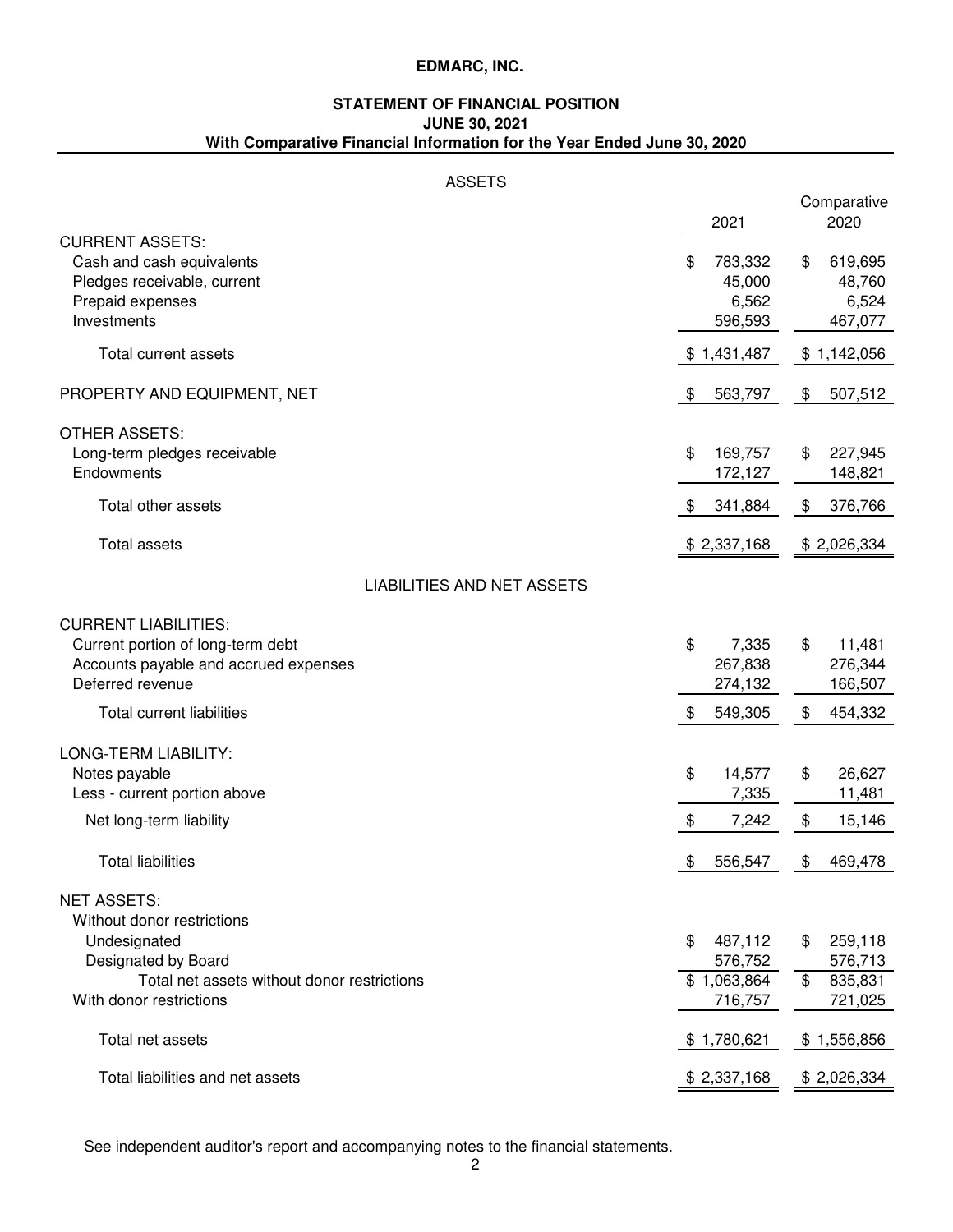# **With Summarized Financial Information for the Year Ended June 30, 2020 STATEMENT OF ACTIVITIES FOR THE YEAR ENDED JUNE 30, 2021**

|                                                                                                                                                        |                            | <b>Without Donor</b><br>Restrictions    | <b>With Donor</b><br>Restrictions | 2021<br>Total                             | Summarized<br>2020<br>Total                  |
|--------------------------------------------------------------------------------------------------------------------------------------------------------|----------------------------|-----------------------------------------|-----------------------------------|-------------------------------------------|----------------------------------------------|
| OPERATING REVENUE AND SUPPORT:<br>Contributions<br>United way<br>Program service revenue<br>Fundraising, net of expenses \$17,252                      | \$                         | 610,059<br>104,908                      | \$<br>176,027<br>164,282          | \$<br>786,086<br>164,282<br>104,908       | \$<br>1,001,810<br>189,243<br>84,236         |
| and \$57,720, respectively<br>In-kind donations<br>Grant income - PPP loan forgiveness<br>Net assets released from restrictions                        |                            | 102,960<br>65,354<br>170,784<br>344,577 | (344, 577)                        | 102,960<br>65,354<br>170,784              | 95,194<br>85,125<br>189,700                  |
| Total operating revenue and support                                                                                                                    | - \$                       | 1,398,642                               | \$<br>(4,268)                     | \$<br>1,394,374                           | \$<br>1,645,308                              |
| <b>OPERATING EXPENSES:</b><br>Program services - hospice services and<br>bereavement related services<br>Support services:                             | \$                         | 1,232,312                               | \$                                | \$<br>1,232,312                           | \$<br>1,286,694                              |
| Management and general<br>Fundraising                                                                                                                  |                            | 70,977<br>36,431                        |                                   | 70,977<br>36,431                          | 72,528<br>37,504                             |
| Total operating expenses                                                                                                                               | \$                         | 1,339,720                               | \$                                | \$<br>1,339,720                           | \$<br>1,396,726                              |
| CHANGES IN NET ASSETS FROM<br>OPERATING ACTIVITIES                                                                                                     | $\frac{1}{2}$              | 58,922                                  | \$<br>(4,268)                     | \$<br>54,654                              | \$<br>248,582                                |
| NON-OPERATING ACTIVITIES:<br>Interest and dividend income<br>Realized gain on investments<br>Unrealized gain (loss) on investments<br>Interest expense | \$                         | 17,486<br>4,179<br>148,276<br>(830)     | \$                                | \$<br>17,486<br>4,179<br>148,276<br>(830) | \$<br>16,868<br>33,134<br>(38, 664)<br>(409) |
| CHANGES IN NET ASSETS FROM<br>NON-OPERATING ACTIVITIES                                                                                                 | $\boldsymbol{\mathcal{F}}$ | 169,111                                 | \$                                | \$<br>169,111                             | \$<br>10,929                                 |
| <b>CHANGES IN NET ASSETS</b>                                                                                                                           | \$                         | 228,033                                 | \$<br>(4,268)                     | \$<br>223,765                             | \$<br>259,511                                |
| NET ASSETS, BEGINNING OF YEAR                                                                                                                          |                            | 835,831                                 | 721,025                           | 1,556,856                                 | 1,297,345                                    |
| NET ASSETS, END OF YEAR                                                                                                                                | \$                         | 1,063,864                               | \$<br>716,757                     | \$<br>1,780,621                           | \$<br>1,556,856                              |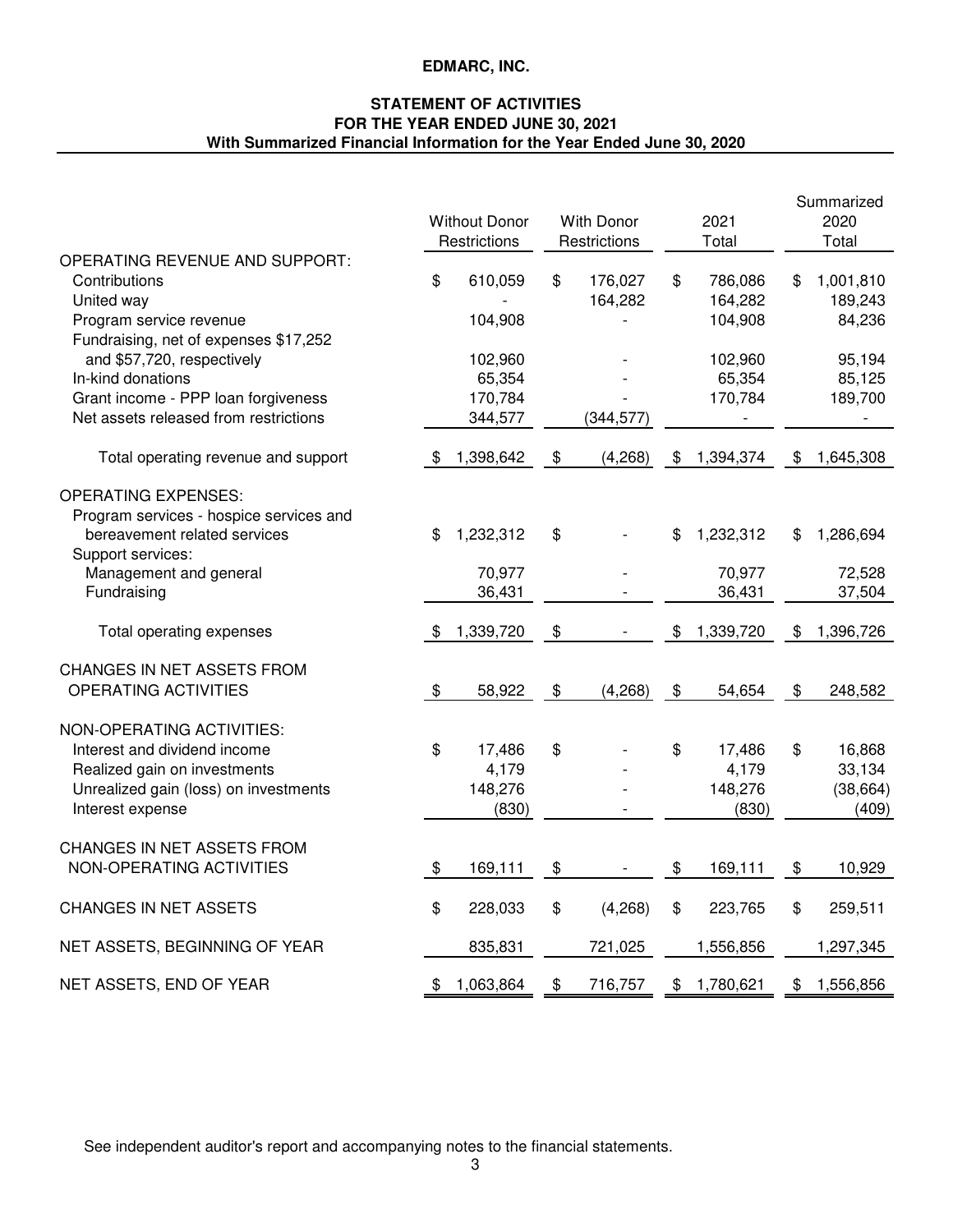# **STATEMENT OF FUNCTIONAL EXPENSES FOR THE YEARS ENDED JUNE 30, 2021 With Summarized Financial Information for the Year Ended June 30, 2020**

|                                                                                                |                                            |                                       | <b>SUPPORT SERVICES</b>               |                                   |                                            |                                            |
|------------------------------------------------------------------------------------------------|--------------------------------------------|---------------------------------------|---------------------------------------|-----------------------------------|--------------------------------------------|--------------------------------------------|
|                                                                                                | Program<br>Services                        | Management<br>and General             | Fund<br>Raising                       | Total                             | 2021<br>Total                              | Summarized<br>2020<br>Total                |
| Salaries and wages<br>Payroll taxes<br>Employee benefits other<br>Employee retirement benefits | \$<br>818,362<br>59,019<br>52,611<br>6,810 | \$<br>44,476<br>3,208<br>2,859<br>370 | \$<br>26,686<br>1,925<br>1,716<br>222 | \$71,162<br>5,133<br>4,575<br>592 | \$<br>889,524<br>64,152<br>57,186<br>7,402 | 917,723<br>\$<br>67,623<br>71,991<br>6,509 |
| Total salaries and related expenses                                                            | \$<br>936,802                              | \$<br>50,913                          | \$<br>30,549                          | 81,462                            | \$1,018,264                                | \$1,063,846                                |
| Appreciation items<br>Bank charges<br>Community education                                      | 1,856<br>13,576<br>24                      | 213<br>1,561                          | 64<br>468                             | 277<br>2,029                      | 2,133<br>15,605<br>24                      | 9,149<br>10,078                            |
| Conference<br>Consulting                                                                       | 677<br>11,060                              | 1,271                                 | 381                                   | 1,652                             | 677<br>12,712                              | 2,924<br>13,004                            |
| Depreciation and amortization<br>Dues and subscriptions<br>Food and beverage                   | 57,408<br>3,976<br>218                     | 1,183<br>457<br>25                    | 592<br>137<br>8                       | 1,775<br>594<br>33                | 59,183<br>4,570<br>251                     | 26,235<br>4,041<br>1,781                   |
| Gifts bereaved/non-bereaved<br>Information technology                                          | 3,883<br>24,397                            | 2,772                                 | 554                                   | 3,326                             | 3,883<br>27,723                            | 6,906<br>22,774                            |
| In-kind donations<br>Insurance                                                                 | 65,354<br>34,380                           | 3,952                                 | 1,186                                 | 5,138                             | 65,354<br>39,518                           | 85,125<br>35,920                           |
| Office expenses<br>Other supplies<br>Postage                                                   | 19,608<br>2,189<br>2,725                   | 2,255<br>252<br>313                   | 676<br>75<br>94                       | 2,931<br>327<br>407               | 22,539<br>2,516<br>3,132                   | 36,640<br>4,536<br>3,238                   |
| Professional fees<br>Repairs and maintenance                                                   | 8,424<br>3,515                             | 957<br>404                            | 191<br>121                            | 1,148<br>525                      | 9,572<br>4,040                             | 8,675<br>3,833                             |
| Restricted expenses<br>Telephone                                                               | 3,534<br>16,019                            | 1,841                                 | $\frac{1}{2}$<br>552                  | 2,393                             | 3,534<br>18,412                            | 23,586<br>15,603                           |
| Travel<br><b>Utilities</b>                                                                     | 11,266<br>11,421                           | 1,295<br>1,313                        | 389<br>394                            | 1,684<br>1,707                    | 12,950<br>13,128                           | 5,232<br>13,600                            |
| Total expenses                                                                                 | 1,232,312                                  | \$<br>70,977                          | \$<br>36,431                          | \$107,408                         | \$1,339,720                                | \$1,396,726                                |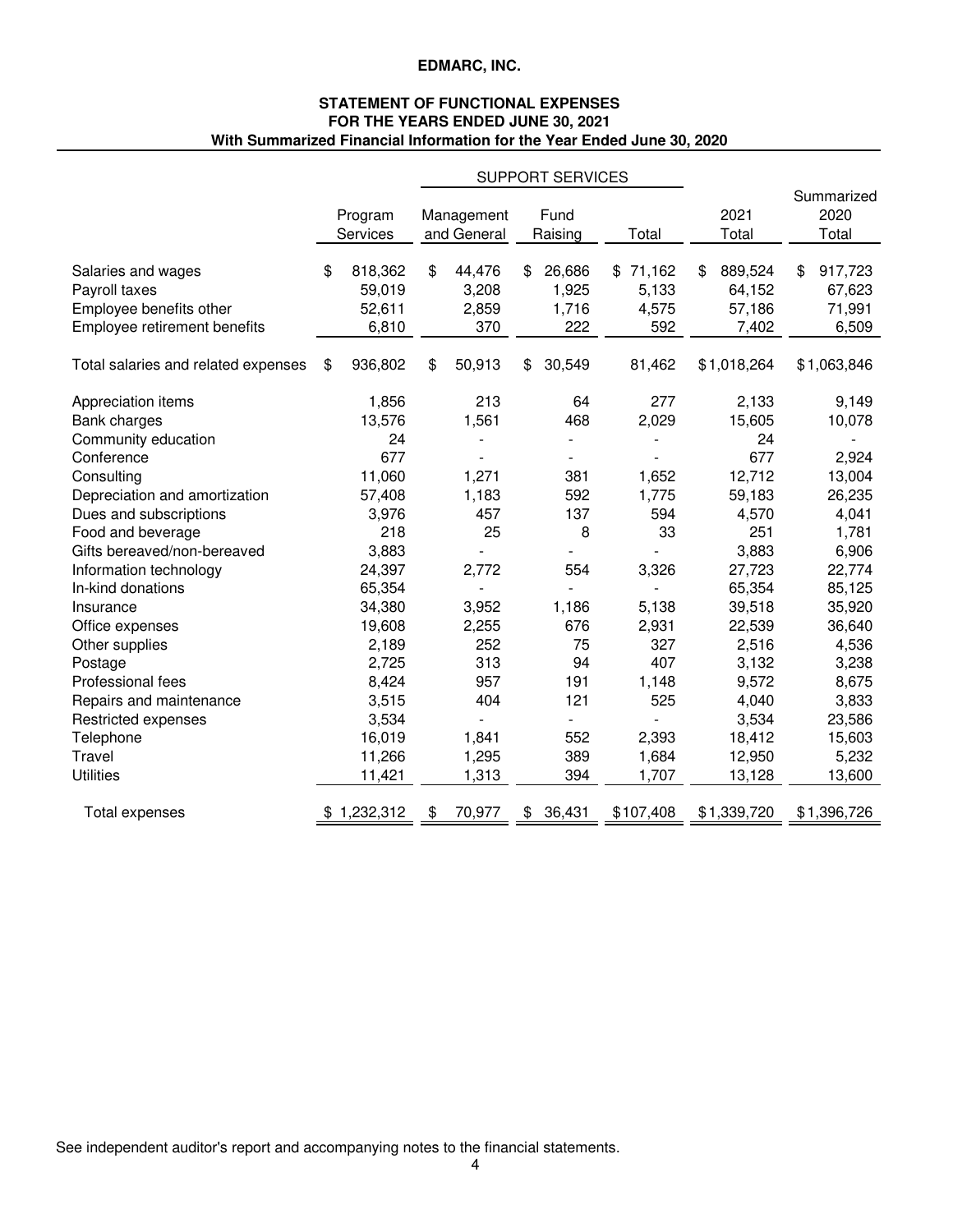# **FOR THE YEAR ENDED JUNE 30, 2021 STATEMENT OF CASH FLOWS With Comparative Financial Information for the Year Ended June 30, 2020**

|                                                                                                                                                                                                              | 2021             | 2020            |
|--------------------------------------------------------------------------------------------------------------------------------------------------------------------------------------------------------------|------------------|-----------------|
| CASH FLOWS FROM OPERATING AND NON-OPERATING ACTIVITIES:<br>Changes in net assets<br>Adjustments to reconcile changes in net assets to<br>net cash provided (used) by operating and non-operating activities: | \$<br>223,765    | \$<br>259,511   |
| Depreciation<br>Unrealized (gain) loss on investments,                                                                                                                                                       | 59,183           | 26,235          |
| net of investments fees                                                                                                                                                                                      | (148, 840)       | 34,027          |
| (Increase) decrease in assets:                                                                                                                                                                               |                  |                 |
| Accounts receivable                                                                                                                                                                                          |                  | 12,275          |
| Pledges receivable                                                                                                                                                                                           | 61,948           | (276, 705)      |
| Prepaid expenses                                                                                                                                                                                             | (38)             | 1,466           |
| Increase (decrease) in liabilities:                                                                                                                                                                          |                  |                 |
| Accounts payable and accrued expenses                                                                                                                                                                        | (8,506)          | (25, 464)       |
| Deferred revenue                                                                                                                                                                                             | 107,625          | 166,507         |
| NET CASH PROVIDED (USED) BY OPERATING AND                                                                                                                                                                    |                  |                 |
| NON-OPERATING ACTIVITIES                                                                                                                                                                                     | \$<br>295,137    | \$<br>197,852   |
| CASH FLOWS FROM INVESTING ACTIVITIES:                                                                                                                                                                        |                  |                 |
| Distribution from endowment                                                                                                                                                                                  | \$<br>4,984      | \$<br>4,800     |
| Proceeds from sale of investments                                                                                                                                                                            |                  | 94,858          |
| Purchase of investments                                                                                                                                                                                      | (8,966)          | (134, 255)      |
| Purchase of property and equipment                                                                                                                                                                           | (115, 468)       | (30, 664)       |
|                                                                                                                                                                                                              |                  |                 |
| NET CASH USED BY                                                                                                                                                                                             |                  |                 |
| <b>INVESTING ACTIVITIES</b>                                                                                                                                                                                  | \$<br>(119, 450) | \$<br>(65, 261) |
| CASH FLOWS FROM FINANCING ACTIVITIES:                                                                                                                                                                        |                  |                 |
| Proceeds from long-term note payable                                                                                                                                                                         | \$               | \$<br>20,819    |
| Repayments on long-term note payable                                                                                                                                                                         | (12,050)         | (5, 583)        |
| NET CASH PROVIDED (USED) BY                                                                                                                                                                                  |                  |                 |
| <b>FINANCING ACTIVITIES</b>                                                                                                                                                                                  | \$<br>(12,050)   | \$<br>15,236    |
|                                                                                                                                                                                                              |                  |                 |
| NET CHANGES IN CASH AND CASH EQUIVALENTS                                                                                                                                                                     | \$<br>163,637    | \$<br>147,827   |
| CASH AND CASH EQUIVALENTS - BEGINNING OF YEAR                                                                                                                                                                | 619,695          | 471,868         |
| CASH AND CASH EQUIVALENTS - END OF YEAR                                                                                                                                                                      | \$<br>783,332    | \$<br>619,695   |

# SUPPLEMENTAL DISCLOSURES OF NONCASH INFORMATION

| Fair value of donated supplies and equipment | \$65,354 | \$85,125 |
|----------------------------------------------|----------|----------|
|                                              |          |          |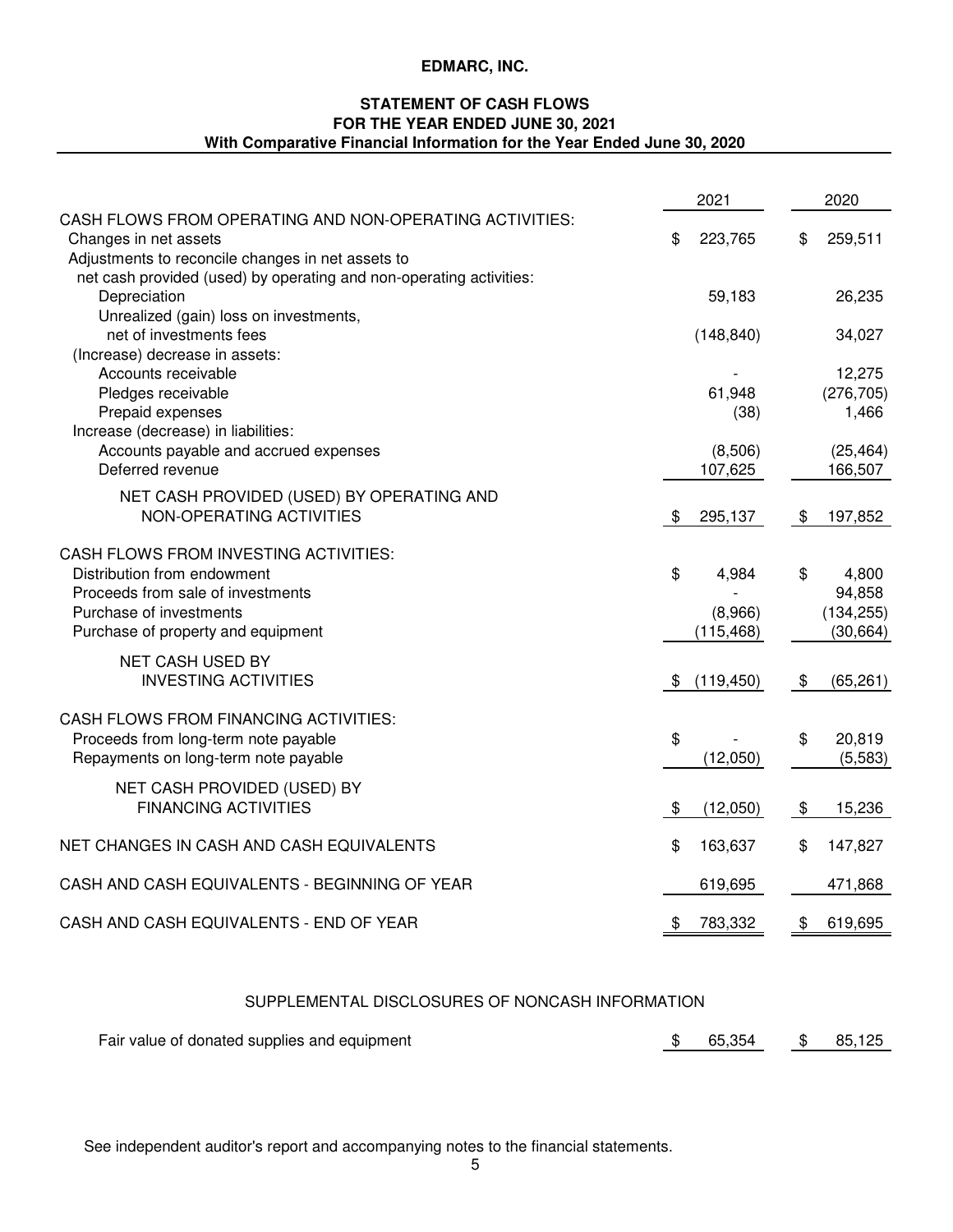### **NOTES TO THE FINANCIAL STATEMENTS JUNE 30, 2021 With Summarized Comparative Financial Information for the Year Ended June 30, 2020**

#### NOTE 1 - ORGANIZATION:

Edmarc, Inc. (Edmarc) is a non-profit organization dedicated to easing the trauma of a child's illness or death and to reducing the disabling effects of pediatric illness, loss and bereavement on families. Located in Hampton Roads, Virginia, Edmarc employs a variety of health professionals and other trained personnel to work in the homes of families who have a child who is seriously ill or disabled and with families who have experienced the death of a child.

NOTE 2 - SUMMARY OF SIGNIFICANT ACCOUNTING POLICIES:

# (a) Basis of Accounting

The accompanying financial statements have been prepared on the accrual basis of accounting and, as such, recognize income when earned and expenses when incurred.

### (b) Basis of Presentation

These financial statements, presented on the accrual basis of accounting, have been prepared to focus on the Organization as a whole and to present net assets, revenues, and expenses based on the existence or absence of donor-impaired restrictions. This has been accomplished by the classification of assets, liabilities, and net assets into two groups with donor restrictions and without donor restrictions.

These two groups are defined as follows:

• *Net assets without donor restrictions* - Net assets that are not subject to donor-imposed restrictions and may be expended for any purpose in performing the primary objectives of the Organization. The Organization's board may designate assets without restrictions for specific operational purposes from time to time.

• *Net assets with donor restrictions* - Net assets subject to stipulations imposed by donors, and grantors. Some donor restrictions are temporary in nature; those restrictions will be met by actions of the Organization or by the passage of time. Other donor restrictions are perpetual in nature, where the donor has stipulated the funds be maintained in perpetuity.

The Organization follows the provisions of the Financial Accounting Standards Board *Accounting Standards Codification (FASB ASC).*

## (c) Cash and Cash Equivalents

For purposes of the statements of cash flows, Edmarc considers all highly liquid investments available for current use with an initial maturity of three months or less, which are neither held for nor restricted by donors for long term purposes, to be cash equivalents. Cash and highly liquid financial instruments designated by the Board of Directors, endowments that are perpetual in nature, or other long term purposes are excluded from this definition.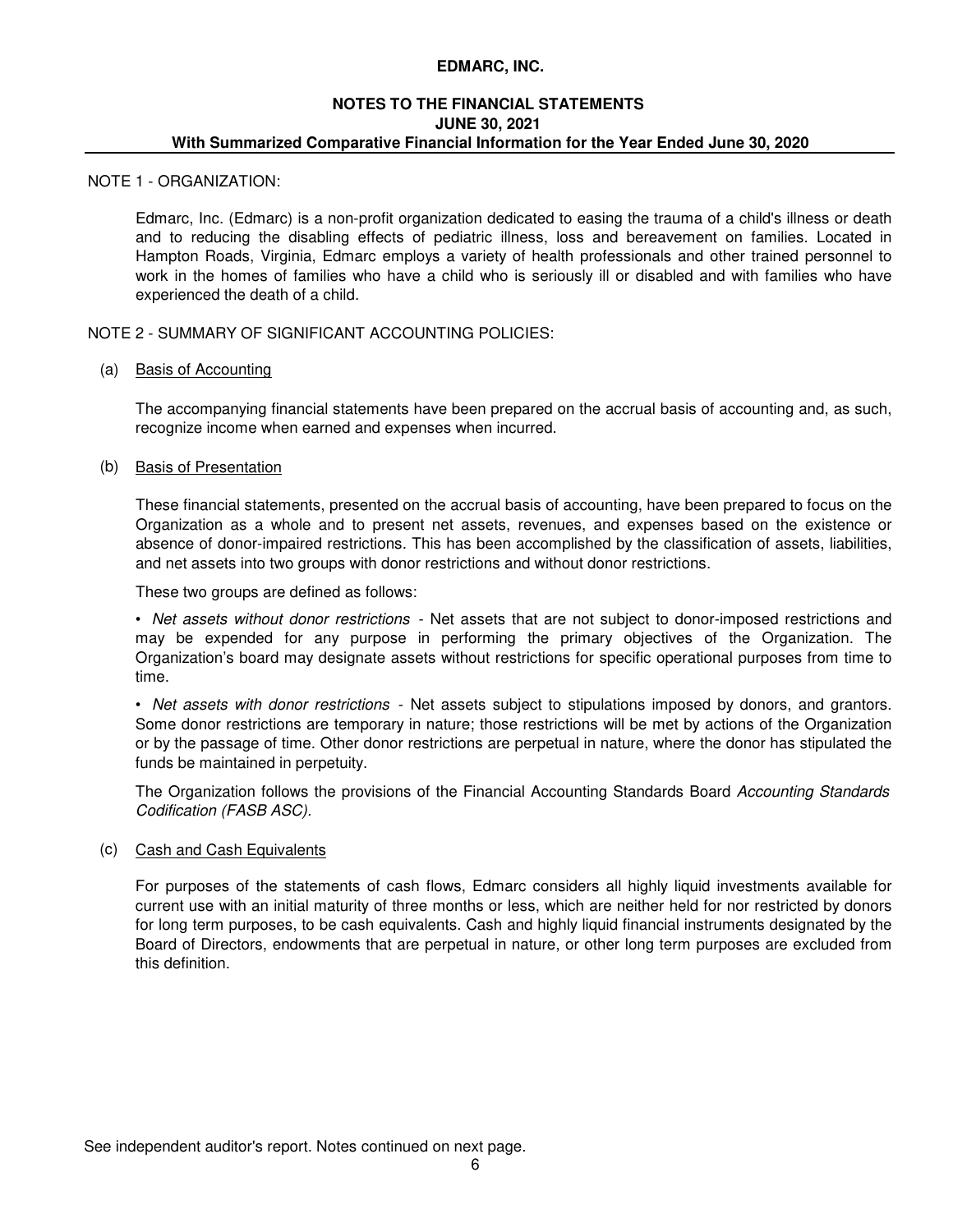# **NOTES TO THE FINANCIAL STATEMENTS With Summarized Comparative Financial Information for the Year Ended June 30, 2020 JUNE 30, 2021**

NOTE 2 - SUMMARY OF SIGNIFICANT ACCOUNTING POLICIES (Continued):

### (d) Recognition of Restrictions on Assets

Support that is restricted by the donor is reported as an increase in net assets without donor restrictions if the restriction expires in the same reporting period in which the support is recognized. All other donor-restricted support is reported as an increase in net assets with donor restrictions, depending on the nature of the restriction.

### (e) Donated Property

Edmarc recognizes in-kind contributions as revenue and expense in the period in which they are received. Donated materials are valued by donor at fair market value on the date of the gift. No amounts have been reflected in the accompanying financial statements for volunteer services since they are not susceptible to objective measurement or valuation; however, a number of volunteers donated significant amounts of their time performing services that would otherwise be performed by paid employees.

### (f) Accounts Receivable and Allowance for Doubtful Accounts

Accounts receivable consist mainly of grant funds receivable from grantors and are recorded at estimated net realizable value. Receivables outstanding for more than 30 days are considered past due. Edmarc uses the allowance method to determine uncollectible receivables. The allowance is based on prior collection experience and management's analysis of specific accounts. For the years ended June 30, 2021 and 2020, there was no allowance for doubtful accounts.

#### (g) Property and Equipment

Property and equipment are recorded at cost. Expenditures for maintenance and repairs are expensed as incurred while renewals and betterments are capitalized. The gain or loss on items traded is applied to the asset account, and that on items otherwise disposed of is reflected in income.

Depreciation has been provided for using straight-line method over the estimated useful lives of the assets. The estimated useful lives of the assets are as follows:

| <b>Building</b>                   | 40 years      |
|-----------------------------------|---------------|
| Furniture, fixtures and equipment | $3 - 7$ years |
| Vehicle                           | 5 years       |

# (h) Income Taxes

Edmarc, Inc., is exempt from federal income taxes under Section 501(c)(3) of the Internal Revenue Code, except on net income derived from unrelated business activities. Internal Revenue Code Section 513(a) defines an unrelated trade or business of an unexempt organization as any trade or business which is not substantially related to the exercise or performance of its exempt purpose. Currently the Organization has no obligation for any unrelated business income tax. The Organization believes it has appropriate support for any tax positions taken, and as such, does not have any uncertain tax positions that are material to the financial statements; however, any penalties and interest incurred as a result of uncertain tax positions would be recorded in general administration. The Organization's federal return of Organization Exempt from Income Tax (Form 990) for fiscal years ending 2021, 2020, 2019, and 2018 are subject to examination by the IRS, generally for three years after they were filed.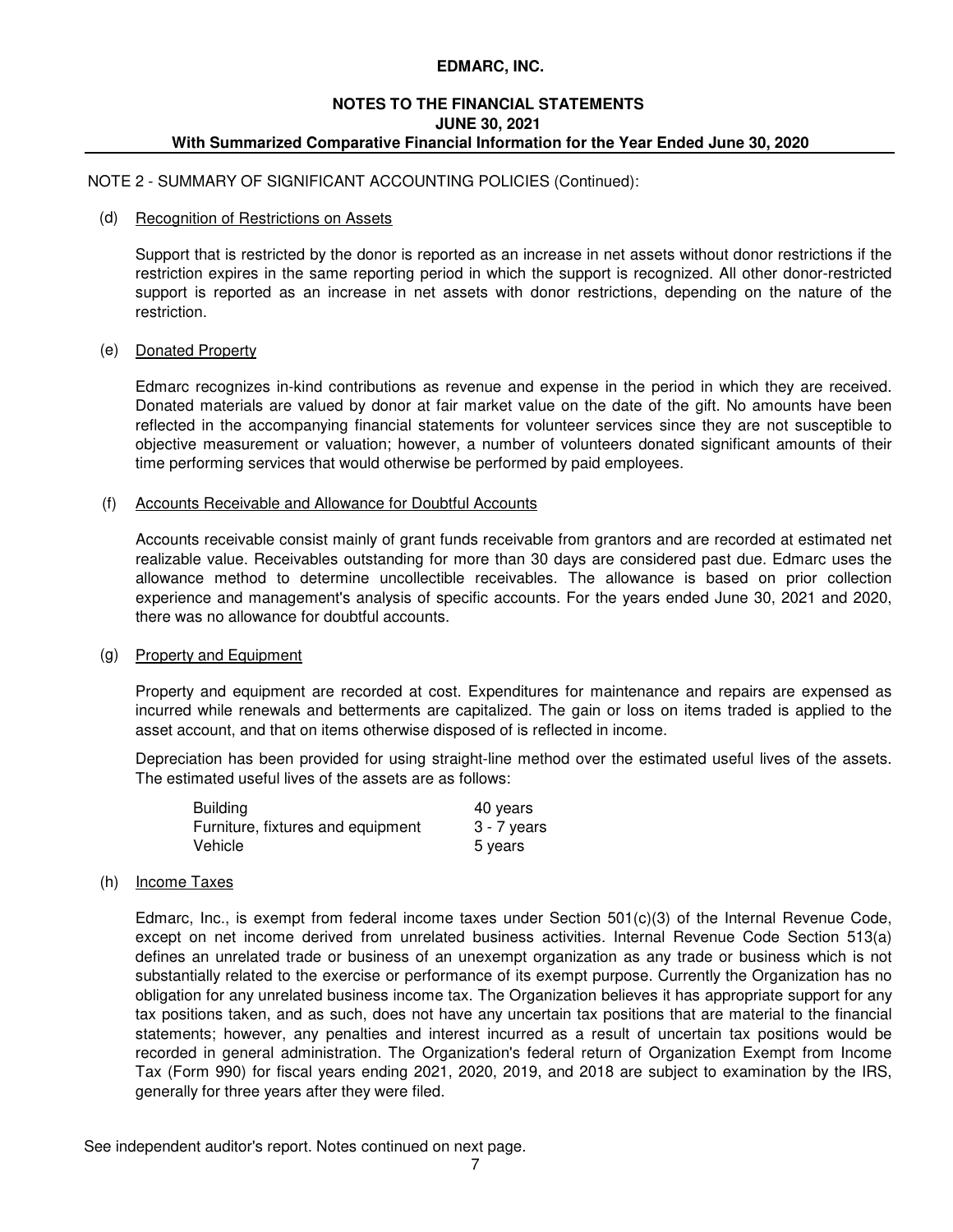### **With Summarized Comparative Financial Information for the Year Ended June 30, 2020 NOTES TO THE FINANCIAL STATEMENTS JUNE 30, 2021**

NOTE 2 - SUMMARY OF SIGNIFICANT ACCOUNTING POLICIES (Continued):

#### (i) Use of Estimates

The preparation of financial statements in conformity with accounting principles generally accepted in the United States of America requires management to make estimates and assumptions that affect certain reported amounts and disclosures. Accordingly, actual results could differ from those estimates.

### (j) Charity Care

Edmarc provides care to patients who meet certain criteria under its charity policy. Because Edmarc does not pursue collection of amounts determined to qualify as charity care, they are not reported as revenue. Uncompensated care provided by Edmarc totaled \$294,831 and \$297,372 for the years ended June 30, 2021 and 2020, respectively.

### (k) Functional Allocation of Expenses

The cost of providing Edmarc's programs and supporting services have been summarized on a functional basis in the statements of activities. Accordingly, certain costs have been allocated among the programs and supporting services benefited. Such allocations are determined by management on an equitable basis.

The expenses that are allocated include the following:

| Expense                       | Method of Allocation                  |
|-------------------------------|---------------------------------------|
| Salaries and wages            | Time and effort                       |
| Payroll taxes                 | Time and effort                       |
| Employee benefits other       | Time and effort                       |
| Employee retirement benefits  | Time and effort                       |
| Appreciation items            | Reasonable basis consistently applied |
| Bank charges                  | Reasonable basis consistently applied |
| Consulting                    | Reasonable basis consistently applied |
| Depreciation and amortization | Reasonable basis consistently applied |
| Dues and subscriptions        | Reasonable basis consistently applied |
| Food and beverage             | Reasonable basis consistently applied |
| Information technology        | Reasonable basis consistently applied |
| Insurance                     | Reasonable basis consistently applied |
| Office expenses               | Reasonable basis consistently applied |
| Other supplies                | Reasonable basis consistently applied |
| Postage                       | Reasonable basis consistently applied |
| <b>Professional fees</b>      | Reasonable basis consistently applied |
| Repairs and maintenance       | Reasonable basis consistently applied |
| Telephone                     | Reasonable basis consistently applied |
| Travel                        | Reasonable basis consistently applied |
| Utilities                     | Reasonable basis consistently applied |

#### (l) Advertising

Edmarc expenses the cost of advertising when incurred. At June 30, 2021 and 2020, no advertising costs were incurred.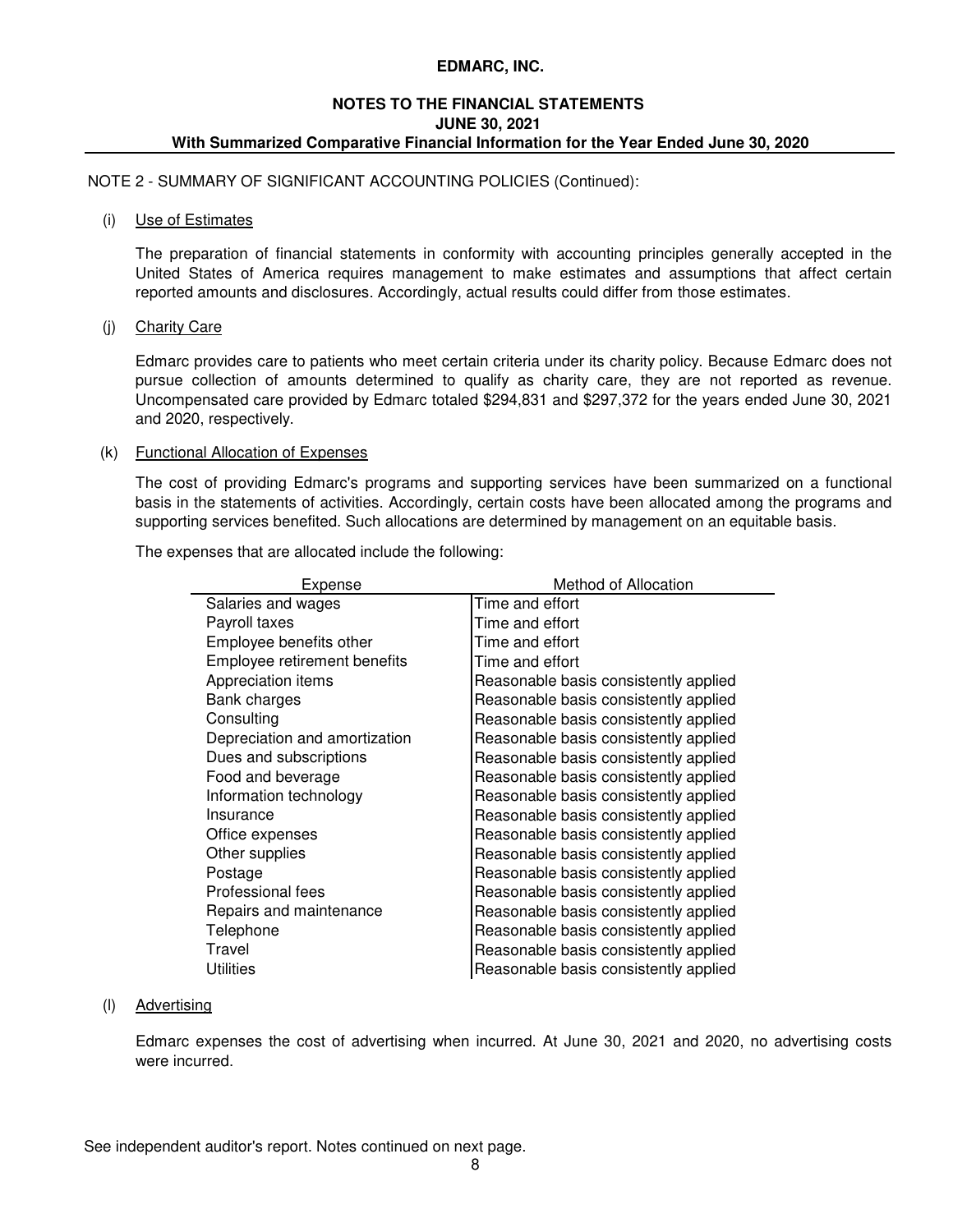# **JUNE 30, 2021 With Summarized Comparative Financial Information for the Year Ended June 30, 2020 NOTES TO THE FINANCIAL STATEMENTS**

### NOTE 2 - SUMMARY OF SIGNIFICANT ACCOUNTING POLICIES (Continued):

#### (m) Summarized Comparative Information

The financial statements include certain prior-year summarized comparative information in total, but not by net asset class. Such information does not include sufficient detail to constitute a presentation in conformity with generally accepted accounting principles. Accordingly, such information should be read in conjunction with the Organization's financial statements for the year ended June 30, 2020, from which the summarized information was derived.

#### (n) Measure of Operations

The statement of activities reports all changes in net assets, including changes in net assets from operating and non-operating activities. Operating activities consist of those items attributable to the Organization's ongoing activities. Non-operating activities are limited to resources that generate return from investments, endowment contributions, financing costs, and other activities considered to be of a more unusual or nonrecurring nature.

#### (o) Pledges Receivable and Allowance for Doubtful Accounts

Pledges receivable are stated at amounts pledged less an allowance for doubtful accounts. Receivables outstanding for more than 30 days are considered past due. Edmarc uses the allowance method to determine uncollectible pledges receivable. The allowance is based on prior years' experience and management's analysis of specific pledges made. For the years ended June 30, 2021 and 2020, there was no allowance for doubtful accounts.

#### (p) Deferred Revenue

Income from donors is recognized at fair value and deferred over the periods to which the income relates.

### NOTE 3 - CONCENTRATION OF CREDIT RISK:

Financial instruments, which potentially subject Edmarc to concentration of credit risk, consist principally of cash, temporary cash investments and receivables. The Organization places it cash and cash equivalents on deposit with financial institutions in the United States. All of a depositor's accounts are at an insured depository institution, including all non-interest bearing transaction accounts, are insured by the Federal Deposit Insurance Corporation (FDIC) and Securities Investor Protection Corporation (SIPC) up to the standard deposit insurance amount of \$250,000, for each deposit insurance ownership category. As of June 30, 2021 and 2020, Edmarc had demand deposits on hand in financial institutions which exceeded depositor's insurance provided by the applicable guaranty agency by \$550,447 and \$370,509, respectively.

Edmarc solicits contributions from individuals, businesses, and various agencies. Contributions are not collateralized, and there is no legal recourse to collect unpaid contributions.

Breakdown of contributions and fundraising by significant type of donor for the years ended June 30, 2021 and 2020 are as follows:

|                        | 2021 | 2020 |
|------------------------|------|------|
| Foundations and trusts | 29%  | 34%  |
| Fundraising            | 9%   | 9%   |
| United Way             | 12%  | 13%  |
| Individual donations   | 13%  | 26%  |
| Organization donations | 17%  | 15%  |
| Other                  | 20%  | 3%   |
|                        | 100% | 100% |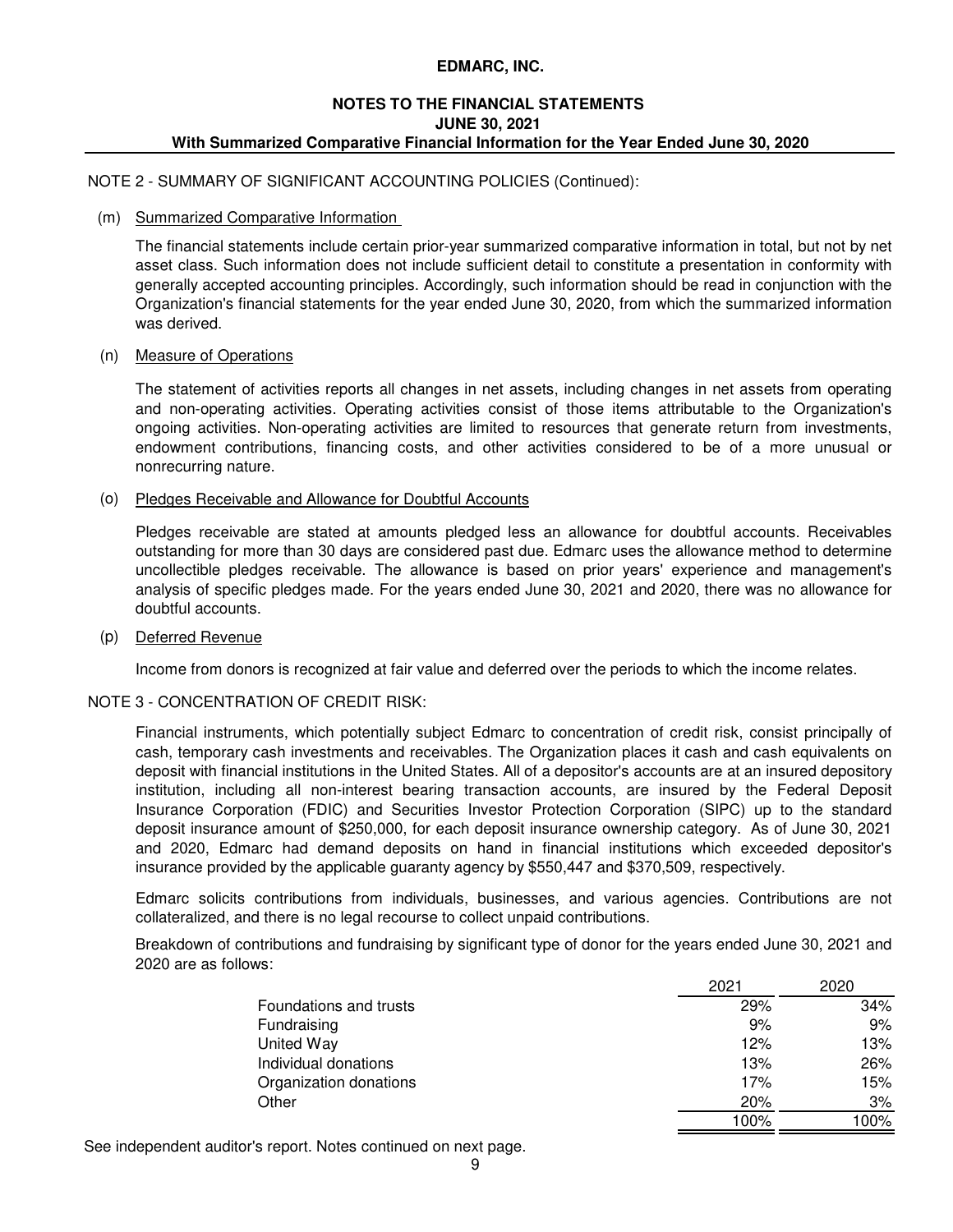### **JUNE 30, 2021 With Summarized Comparative Financial Information for the Year Ended June 30, 2020 NOTES TO THE FINANCIAL STATEMENTS**

#### NOTE 3 - CONCENTRATION OF CREDIT RISK (Continued):

Breakdown of program revenue from services by significant type of payer for the years ended June 30, 2021 and 2020 are as follows:

|                 | 2021 | 2020 |
|-----------------|------|------|
| Tricare/Champus | 27%  | 14%  |
| Anthem          | 29%  | 47%  |
| Optima          | 21%  | 20%  |
| Medicaid        | 6%   | 4%   |
| Other           | 17%  | 15%  |
|                 | 100% | 100% |

### NOTE 4 - LIQUIDITY AND AVAILABILITY:

The following represents Edmarc's financial assets at June 30, 2021:

| Financial assets at year end:                                           |               |
|-------------------------------------------------------------------------|---------------|
| Cash and cash equivalents                                               | 783,332<br>\$ |
| Pledges receivable                                                      | 214,747       |
| Investments                                                             | 596,593       |
| Endowments                                                              | 172,127       |
| Total financial assets                                                  | \$1,766,799   |
| Less amounts not available to be used within one year:                  |               |
| Donor restricted                                                        | 716,757       |
| Pledges receivable-long term                                            | 169,757       |
| Board designated                                                        | 576,752       |
| Financial assets not available to be used within one year               | \$1,463,266   |
| Financial assets available to meet general expenditures within one year | 303,533<br>\$ |

The Organization receives significant contributions and promises to give restricted by donors, and considers contributions restricted for programs which are ongoing, major, and central to its annual operations to be available to meet cash needs for general expenditures. The Organization manages its liquidity and reserves following three guiding principles: operating within a prudent range of financial soundness and stability, maintaining adequate liquid assets to fund near-term operating needs, and maintaining sufficient reserves to provide reasonable assurance that long-term obligations will be discharged.

# NOTE 5 - FUND RAISING COSTS:

Edmarc's allocated fund raising costs for United Way for the year ended June 30, 2021 and 2020 were \$6,928 and \$11,242, respectively.

# NOTE 6 - EMPLOYEE BENEFIT PLAN:

Edmarc has a defined contribution salary deferral plan covering substantially all employees. Under the plan, Edmarc contributes one percent of the annual salary for those employees who have been employed for the past twelve months at the fiscal year end. The annual contribution is at the board's discretion. Edmarc's expense related to this plan totaled \$7,402 and \$6,509 for the years ended June 30, 2021 and 2020, respectively.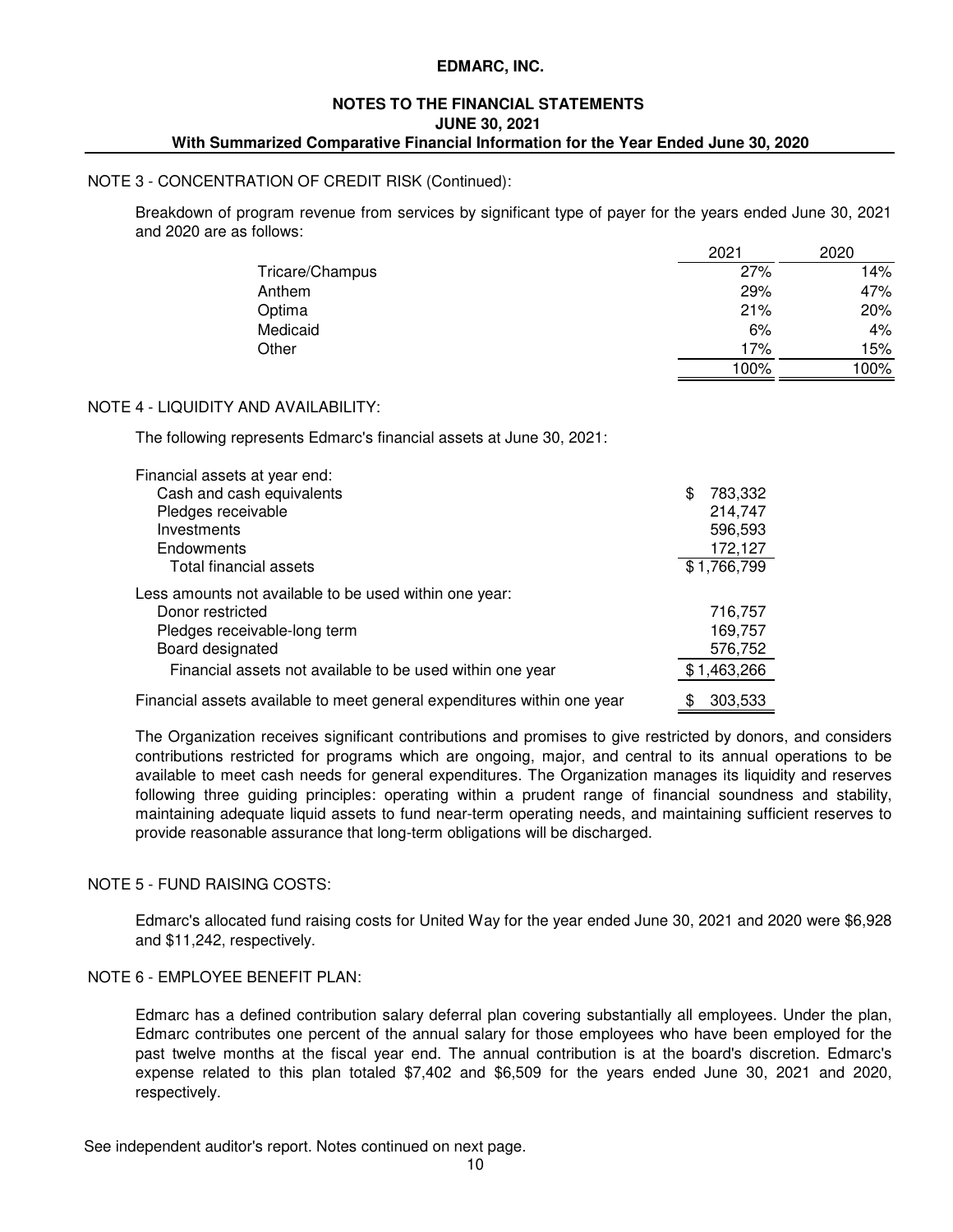#### **NOTES TO THE FINANCIAL STATEMENTS With Summarized Comparative Financial Information for the Year Ended June 30, 2020 JUNE 30, 2021**

#### NOTE 7 - ENDOWMENT FUNDS:

The Organization's endowment consists of funds invested and held at the Southeast Virginia Community Foundation and United Way. The balances with Southeast Virginia Community Foundation and United Way were \$141,599 and \$30,528 as of June 30, 2021 and \$119,526 and \$29,295 as of June 30, 2020, respectively. As required by generally accepted accounting principles in the United States of America, net assets associated with endowment funds, including funds designated by the Board to function as endowments, are classified and reported based on the existence or absence of donor-imposed restrictions.

Changes in endowment net assets for the years ended June 30, 2021 and 2020 are as follows:

|                                                               | 2021               | 2020 |                    |
|---------------------------------------------------------------|--------------------|------|--------------------|
| Endowment net assets, beginning of year<br>Investment return: | \$<br>148.821      | \$   | 148,224            |
| Increase in beneficial interest<br>Investment fees            | 29.701<br>(1, 411) |      | 14,251<br>(8, 854) |
| Investment return, net                                        | \$<br>28,290       | \$   | 5,397              |
| Withdrawal of funds from endowment                            | (4,984)            |      | (4,800)            |
| Endowment net assets, end of year                             | 172.127            | S    | 148,821            |

### **Return Objectives and Risk Parameters**

The Organization has adopted the standard investment policies consistent with those applied by the Southeast Virginia Community Foundation and United Way (the holders of these investments). Because of its long-term investment perspective, the Organization believes that its overall risk posture is above average relative to many other tax-exempt entities which may be more risk averse and more oriented toward fixed income investments, and that, consequently, a higher than average equity exposure is appropriate for the invested assets. Actual returns in any given year may vary from expected amounts. The Organization is willing to withstand short-term volatility associated with various investments and/or indices to achieve a higher expected long-term rate of return.

#### Strategies Employed for Achieving Objectives

Diversification has been employed by the Southeast Virginia Community Foundation and United Way as holders of these funds.

#### Establishment of Endowment and Withdrawal Policy

Various donors designated the initial amount of corpus of the endowment. Subsequent contributions and capital appreciation (or losses) also become corpus. Withdrawals are not contemplated until such time, in the judgment of the Board of Directors, the endowment has grown sufficiently that it can reasonably accommodate withdrawals or that organizational priorities have changed.

# NOTE 8 - FAIR VALUE MEASUREMENTS:

Edmarc adopted the provisions of this statement for its financial assets and liabilities that are re-measured and reported at fair value each reporting period. The adoption of SFAS 157 did not have any impact on the statements of activities or statements of financial position, but does require additional disclosures.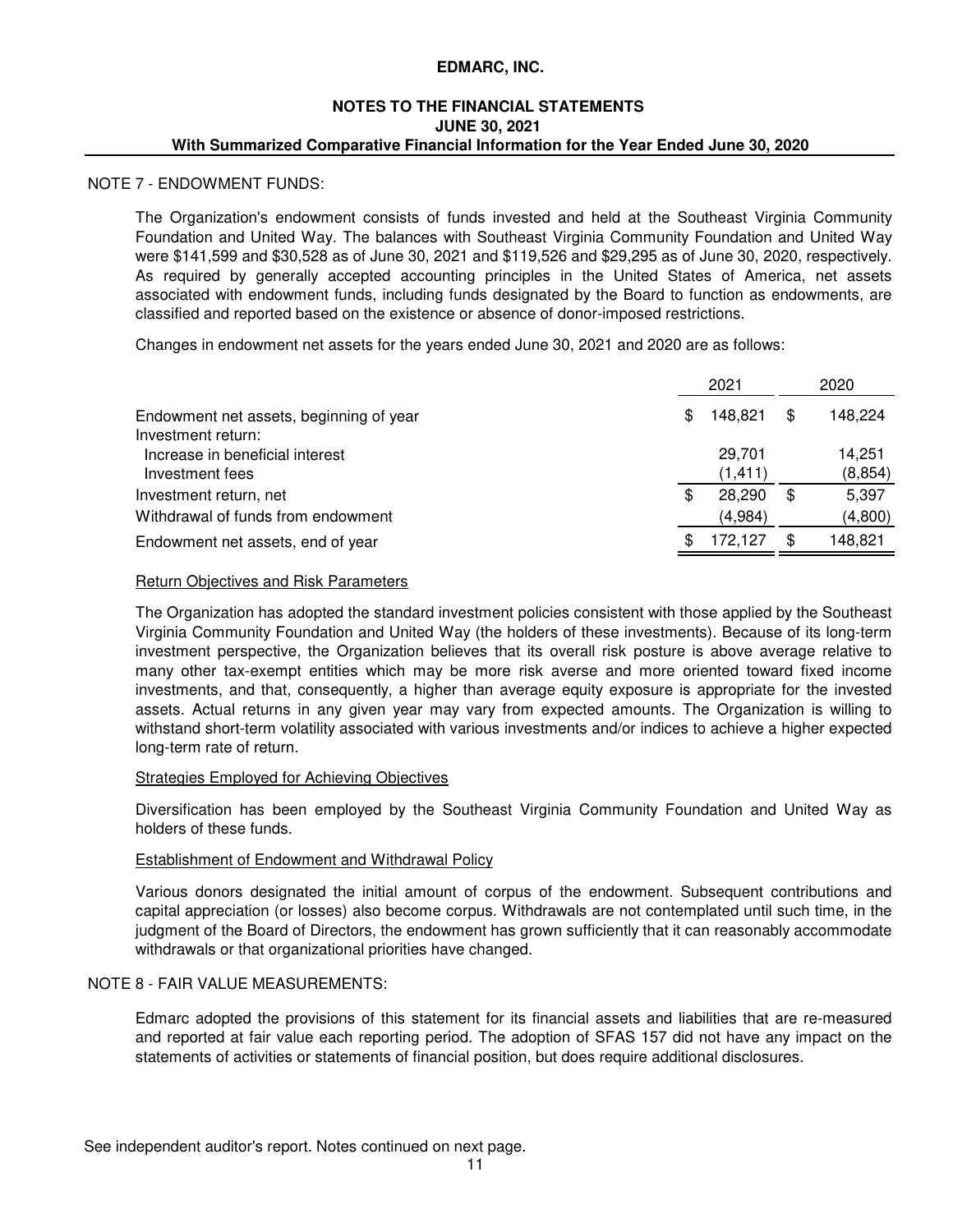# **NOTES TO THE FINANCIAL STATEMENTS With Summarized Comparative Financial Information for the Year Ended June 30, 2020 JUNE 30, 2021**

#### NOTE 8 - FAIR VALUE MEASUREMENTS (Continued):

FASB Statement No. 157, *Fair Value Measurements* , establishes a framework for measuring fair value. That framework provides a fair value hierarchy that prioritizes the inputs to valuation techniques used to measure fair value. The hierarchy gives the highest priority to unadjusted quoted prices in active markets for identical assets or liabilities (level 1 measurements) and the lowest priority to unobservable inputs (level 3 measurements). The three levels of the fair value hierarchy under FASB statement No. 157 are described as follows:

- Level 1 Inputs to the valuation methodology are unadjusted quoted prices for identical assets or liabilities in active markets that Edmarc has the ability to access.
- Level 2 Inputs to the valuation methodology include:
	- quoted prices for similar assets or liabilities in active markets;
	- quoted prices for identical or similar assets or liabilities in inactive markets;
	- inputs other than quoted prices that are observable for the asset or liability;

• inputs that are derived principally from or corroborated by observable market data by correlation or other means.

If the asset or liability has a specified (contractual) term, the level 2 input must be observable for substantially the full term of the asset or liability.

Level 3 Inputs to the valuation methodology are unobservable and significant to the fair value measurement. As of June 30, 2021 and 2020, there are no level 3 assets or liabilities.

The asset or liability's fair value measurement level within the fair value hierarchy is based on the lowest level of any input that is significant to the fair value measurement. Valuation techniques used need to maximize the use of observable inputs and minimize the use of unobservable inputs.

Following is a description of the valuation methodologies used for assets measured at fair value. There have been no changes in the methodologies used at June 30, 2021 and 2020.

*Domestic bonds - fixed income:* The investment grade corporate bonds held by the Organization generally do not trade in active markets on the measurement date. Therefore, the domestic bonds are valued using inputs including yields currently available on comparable securities of issuers with similar credit ratings, recent market price quotations (where observable), bond spreads, and fundamental data relating to the issuer.

*Domestic equity securities:* Valued at the closing price on the active market on which the individual securities are traded.

*Exchange traded funds* : Valued at the daily closing priced as reported on the active market on which the individual exchange traded funds are traded.

The preceding methods described may produce a fair value calculation that may not be indicative of net realizable value or reflective of future fair values. Furthermore, although Edmarc believes its valuation methods are appropriate and consistent with other market participants, the use of different methodologies or assumptions to determine the fair value of certain financial instruments could result in a different fair value measurement at the reporting date.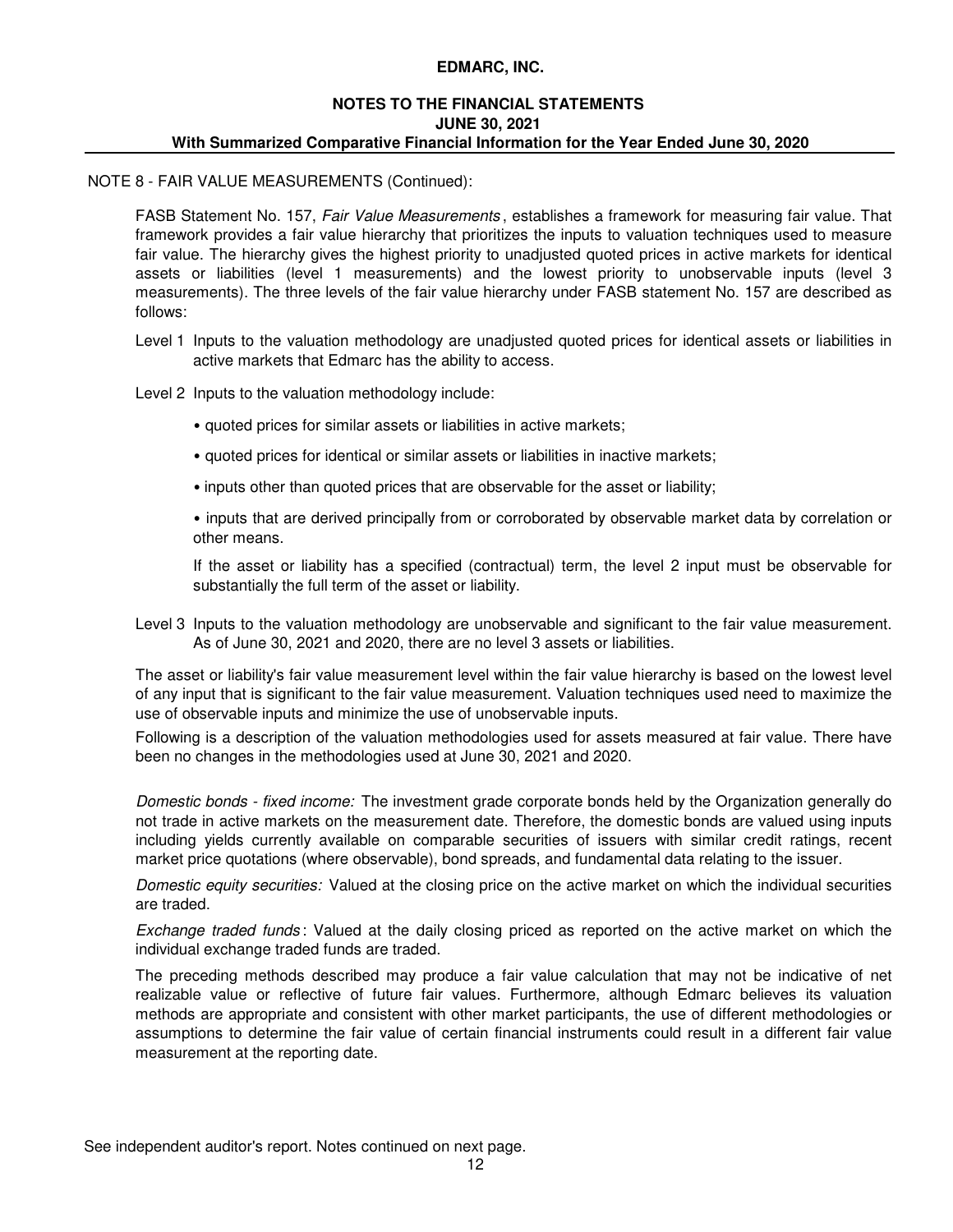### **JUNE 30, 2021 NOTES TO THE FINANCIAL STATEMENTS With Summarized Comparative Financial Information for the Year Ended June 30, 2020**

#### NOTE 8 - FAIR VALUE MEASUREMENTS (Continued):

The following table sets forth by level, within the fair value hierarchy, Edmarc's assets at fair value as of June 30, 2021 and 2020, respectively.

|                       | Level   | Level 2 |   | Level 3                  | Total   |
|-----------------------|---------|---------|---|--------------------------|---------|
| Bond funds            | -       | 11,868  |   | -                        | 11,868  |
| Equities              | 28.231  | -       |   |                          | 28.231  |
| Exchange Traded Funds | 556.494 | -       |   | -                        | 556.494 |
| Total                 | 584,725 | 11,868  | S | $\overline{\phantom{0}}$ | 596,593 |

#### Assets at Fair Value as of June 30, 2020:

|                       | Level                    |   | Level 2 | Level 3                  | $\tau$ otal |
|-----------------------|--------------------------|---|---------|--------------------------|-------------|
| Bond funds            | $\overline{\phantom{a}}$ |   | 14.425  | -                        | 14,425      |
| Equities              | 16.026                   |   |         |                          | 16.026      |
| Exchange Traded Funds | 436.626                  |   | -       | $\overline{\phantom{0}}$ | 436.626     |
| Total                 | 452,652                  | S | 14,425  | $\overline{\phantom{0}}$ | 467.077     |

# NOTE 9 - PLEDGES RECEIVABLE:

Pledges receivable at June 30, 2021 and 2020 consisted of the following:

|                                                                                                         | 2021 |                   |    | 2020              |  |
|---------------------------------------------------------------------------------------------------------|------|-------------------|----|-------------------|--|
| Receivable in less than one year<br>Receivable in one to ten years<br>Less: allowance for uncollectible | \$   | 45,000<br>169,757 | \$ | 48,760<br>227,945 |  |
|                                                                                                         |      | 214.757           | £. | 276,705           |  |
| Reflected in the financial statements as follows:                                                       |      | 2021              |    | 2020              |  |
| Pledges receivable, net, current<br>Long-term pledges receivable, net                                   | \$   | 45,000<br>169,757 | \$ | 48,760<br>227,945 |  |
|                                                                                                         |      | 214,757           |    | 276,705           |  |

# NOTE 10 - ACCRUED PAID TIME OFF:

The Organization's paid time off (PTO) policy credits employees with accrued time off each pay period, to be used for vacation, personal, or sick days. Employees have a maximum number of paid time off hours that may be carried forward. If the paid time off hours exceed the maximum allowable hours, then that time will not be carried forward and as a result that time will be lost. The liability for unused accrued PTO was \$238,111 and \$245,205 at June 30, 2021 and 2020, respectively.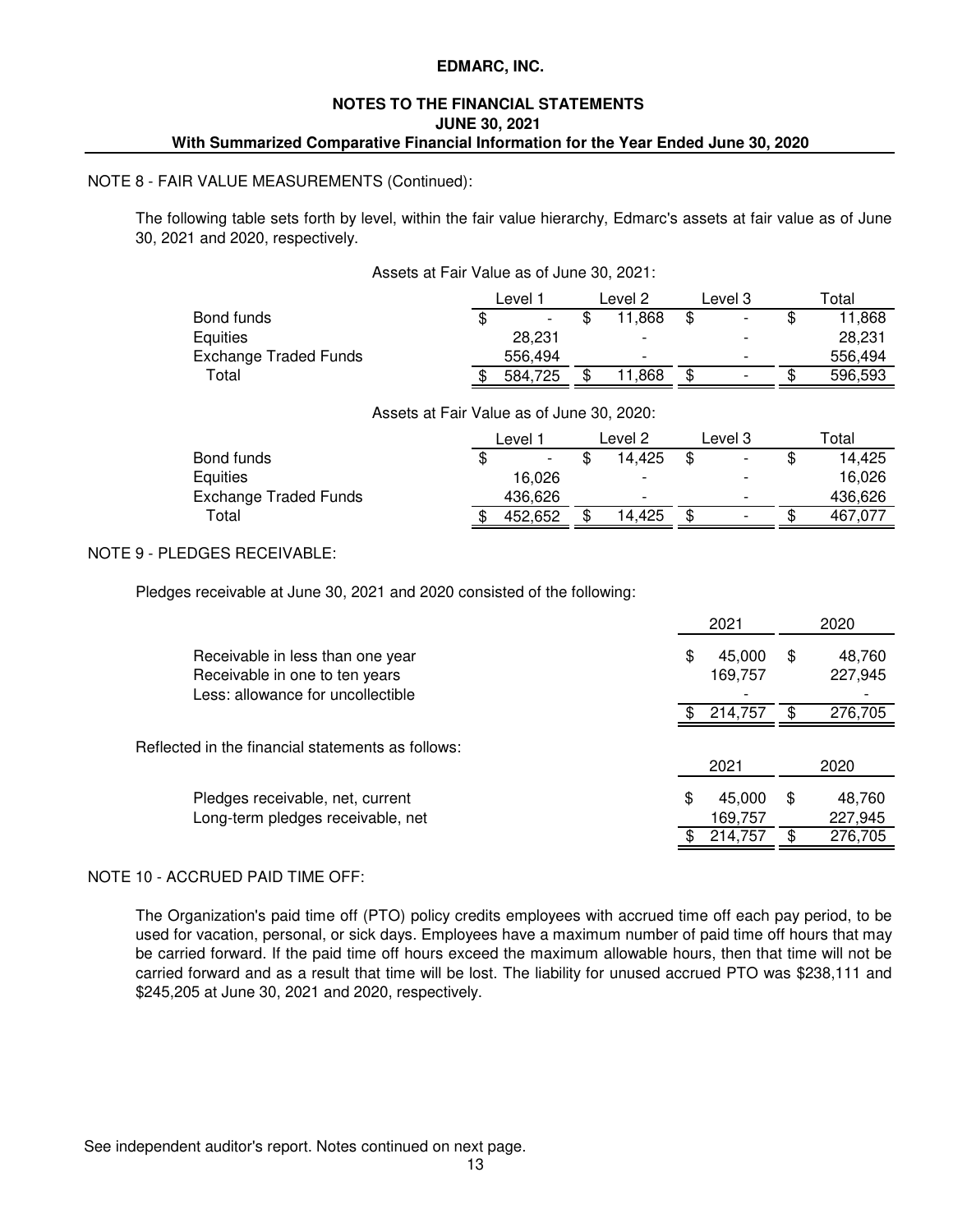### **NOTES TO THE FINANCIAL STATEMENTS JUNE 30, 2021 With Summarized Comparative Financial Information for the Year Ended June 30, 2020**

### NOTE 11 - PROPERTY AND EQUIPMENT:

Property and equipment at June 30, 2021 and 2020 consisted of the following:

|                                                |     | 2021    |   | 2020    |
|------------------------------------------------|-----|---------|---|---------|
| <b>Building</b>                                | \$  | 635,000 | S | 635,000 |
| Furniture, fixtures and equipment              |     | 97,522  |   | 96,553  |
| Software                                       |     | 114.469 |   |         |
| Vehicle                                        |     | 42.388  |   | 42,358  |
| Total property and equipment                   | \$. | 889,379 | S | 773,911 |
| Less accumulated depreciation and amortization |     | 325,582 |   | 266,399 |
| Net property and equipment                     |     | 563,797 |   | 507,512 |

Depreciation and amortization expense for the years ended June 30, 2021 and 2020 amounted to \$59,182 and \$26,235, respectively.

The vehicle that was purchased in June 2020 was purchased with grant funding.

In December 2004, Edmarc was deeded a house in Portsmouth, which is included in property in the above table. If the house is sold before 90 years the proceeds must go to The Southeast Virginia Community Foundation.

#### NOTE 12 - LONG-TERM LIABILITY:

On August 17, 2018 an installment loan was secured in the amount of \$15,482 to purchase a vehicle. Interest is 4.49% with monthly payments of \$461 including principal and interest. The loan matures on August 17, 2021. At June 30, 2021 and 2020, the balance of the loan was \$428 and \$5,808, respectively.

In June 2020, an installment loan was secured in the amount of \$20,819 to purchase a vehicle. Interest is 3.81% with monthly payments of \$612 including principal and interest. The loan matures on July 9, 2023. At June 30, 2021 and 2020, the balance of the loan was \$14,149 and \$20,819, respectively.

| $202 -$ |  | 2020   |  |  |
|---------|--|--------|--|--|
| 14.577  |  | 26,627 |  |  |
| 7.335   |  | 11.481 |  |  |
| 7.242   |  | 15.146 |  |  |
|         |  |        |  |  |

Future maturities of long-term debt are as follows:

|       | Amount       |
|-------|--------------|
| 2022  | \$<br>7,335  |
| 2023  | 7,242        |
| Total | \$<br>14,577 |

#### NOTE 13 - NET ASSETS:

Net assets with donor restrictions for specific purpose were as follows for the years ended June 30, 2021 and 2020:

|                                                  | 2021      | 2020    |
|--------------------------------------------------|-----------|---------|
| Expansion                                        | \$207,025 | 207,025 |
| Children's hospice care & bereavement counseling | 509,732   | 514,000 |
|                                                  | 716.757   | 721,025 |
|                                                  |           |         |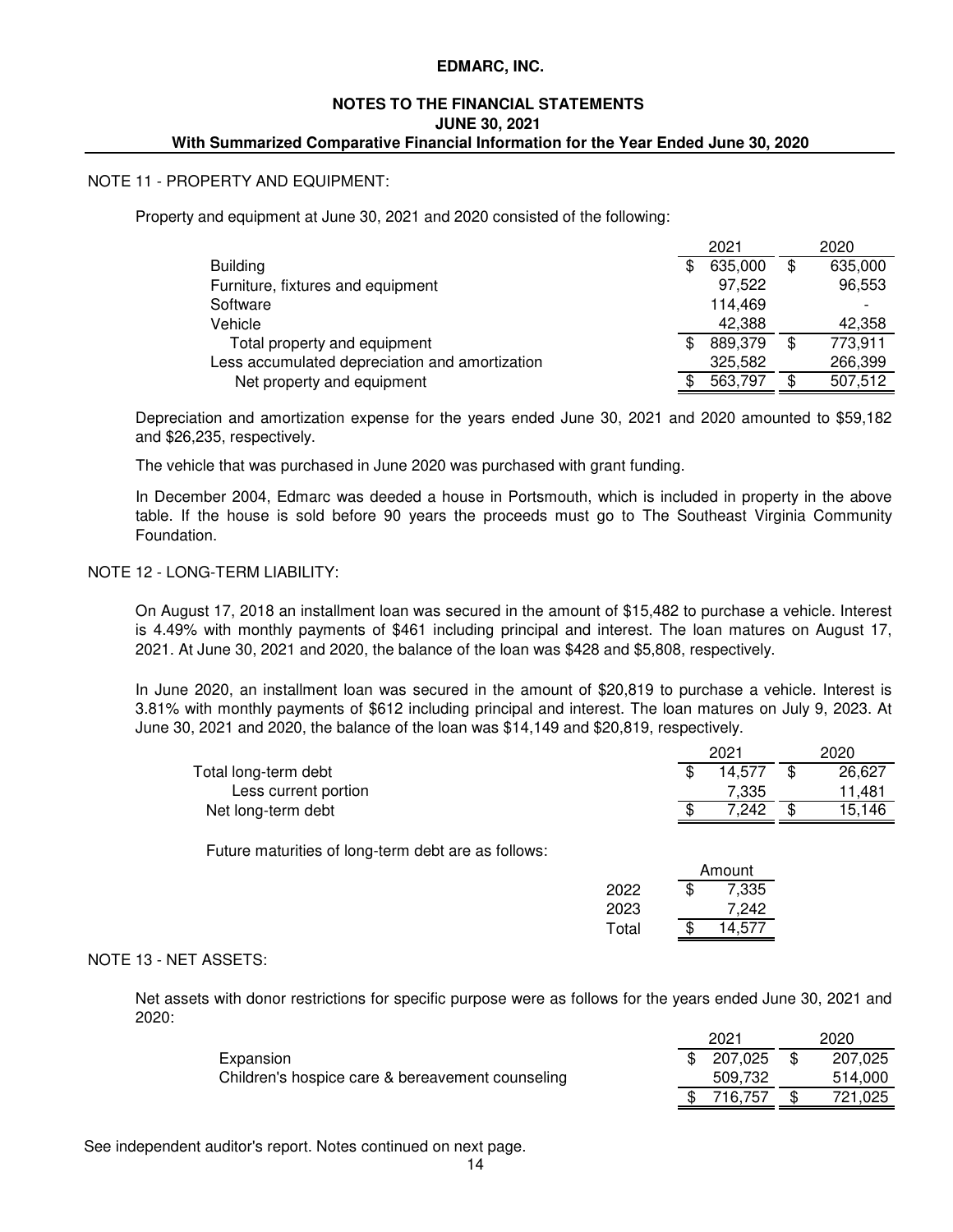# **With Summarized Comparative Financial Information for the Year Ended June 30, 2020 NOTES TO THE FINANCIAL STATEMENTS JUNE 30, 2021**

### NOTE 13 - NET ASSETS (Continued):

Net assets without donor restrictions for the years ended June 30, 2021 and 2020 were as follows:

|                                   | 2021      | 2020          |
|-----------------------------------|-----------|---------------|
| Undesignated                      | 487,112   | 259,118       |
| Board designated:                 |           |               |
| For use of property and equipment | 76.752    | 76.713        |
| For expansion                     | 500,000   | 500,000       |
|                                   | 1,063,864 | \$<br>835,831 |

Net assets were released from donor restrictions by incurring expenses satisfying the restricted purposes or by occurrence of other events specified by donor.

|                                                  | 2021          | 2020    |
|--------------------------------------------------|---------------|---------|
| Children's hospice care & bereavement counseling | \$ 344.577 \$ | 125.720 |

#### NOTE 14 - NOTE PAYABLE PAYCHECK PROTECTION PROGRAM:

On April 17, 2020, Edmarc was granted a loan from TowneBank in the amount of \$189,700, pursuant to the Paycheck Protection Program (PPP), under the Coronavirus Aid, Relief and Economic Security (CARES) Act administered by the U.S. Small Business Administration (SBA). PPP loans are considered conditional contributions with right of return in the form of an obligation to be repaid if a barrier to entitlement is not met. The loan, which is in the form of a Note dated April 17, 2020 matures on April 17, 2022 and bears interest at a rate of 1.00% per annum, payable monthly commencing August 2021. The note is unsecured and may be prepaid by the Organization at any time prior to maturity with no prepayment penalties.

The Organization filed the forgiveness application with the Small Business Administration, which was approved in October of 2020 and the outstanding balance of \$189,700 was paid off by the SBA. The original loan amount of \$189,700 is reported on the statement of activities in operating revenue and support for the year ended June 30, 2020.

On February 28, 2021, the Organization was granted SBA 7(a) loan in the amount of \$170,784, pursuant to the Paycheck Protection Program, under the CARES Act administered by the U.S. Small Business Administration. PPP loans are considered conditional contributions with right of return in the form of an obligation to be repaid if a barrier to entitlement is not met. The loan, which is in the form of a Note dated February 28, 2021 matures on February 28, 2022 and bears interest at a rate of 1.00% per annum, payable monthly commencing March 2022. The note is unsecured and may be prepaid by the Organization at any time prior to maturity with no prepayment penalties.

The Organization filed the forgiveness application with the Small Business Administration. The original loan amount of \$170,784 is reported on the statement of activities in operating revenue and support for the year ended June 30, 2021, representing the qualifying expenses incurred (i.e. barriers met) which management believes are not subject to reversal. Edmarc, Inc. selected ASC 958-605 as the applicable standard for not-forprofits.